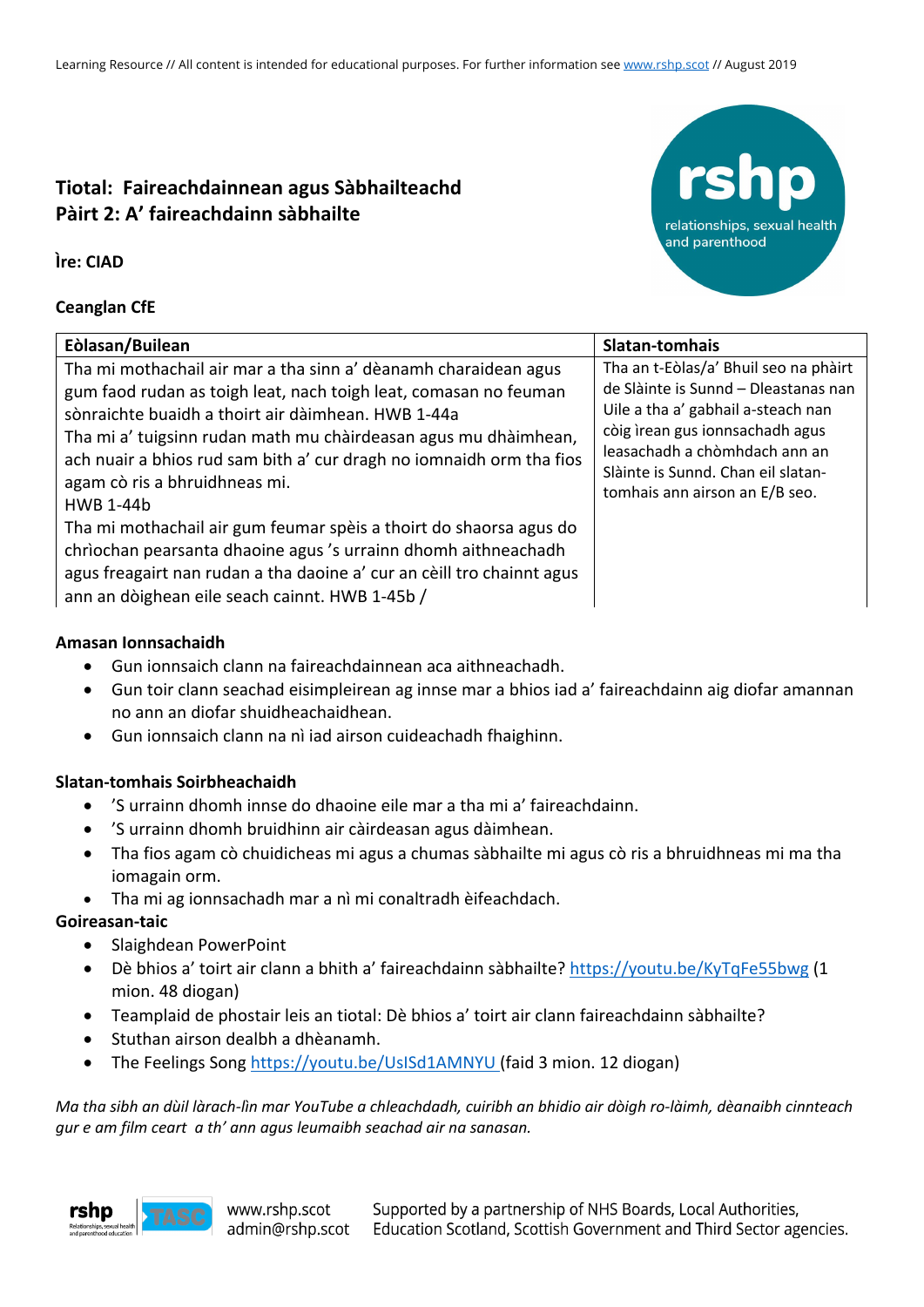# **Obair**

- **1.** Theirig thairis air na rinn sibh san leasan mu dheireadh agus cuir an cuimhne na cloinne a bhith a' bruidhinn air agus ag actadh diofar fhaireachdainnean. Mìnich dhan chloinn gum bi sibh a' smaoineachadh mu dheidhinn faireachdainn gu math cudromach – **a' faireachdainn sàbhailte**.
- **2. Dè na rudan a bhios sinn a' dèanamh airson sinn fhìn a chumail sàbhailte?** Cleachd na slaighdean airson faighneachd dhan chloinn mu dhiofar shuidheachaidhean, còmhla ris an neach a tha rin taobh, an uair sin mar bhuidheann, dè as urrainn a dhèanamh airson a bhith sàbhaite anns gach suidheachadh?
	- Nuair a tha sinn a' dol tarsainn an rathaid?
	- A-muigh air a' bhaidhsagal?
	- A-muigh a' cluich còmhla ri caraidean
	- A' siubhal ann an càr
	- Nuair a thachras sinn ri cù

Faigh beachdan bhon chloinn air suidheachaidhean eile far am feum iad smaoineachadh mu bhith sàbhailte? (Mar eisimpleir, sa bhùth, a' tadhal air àite ùr…) Tarraing aire chun nan rudan a bhios a' chlann fhèin, no inbhich còmhla riutha, a' dèanamh airson a' chlann a chumail sàbhailte.

**3. Dè bhios a' toirt air clann a bhith a' faireachdainn sàbhailte? https://youtu.be/KyTqFe55bwg** (1 mion. 48 diogan)

Seall am film goirid dhan chloinn agus an uair sin thoir dhaibh an toiseach seantans seo: **Bidh mi a' faireachdainn sàbhailte nuair a…** airson còmhradh ri caraid rin taobh/sa bhuidheann le tuilleadh bheachdan agus cnuasachd air na chanas a' chlann.

- **4. Obair: Dè bhios a' toirt air clann a bhith a' faireachdainn sàbhailte?:** Ro-làimh, deasaich postair leis a' cheist. Iarr air a' chloinn àite a thaghadh (no a thoirt seachad) air an smaoinich iad airson na ceist. Bu chòir dhaibh smaoineachadh air 5 còig rudan a bhios a' toirt air clann a bhith a' faireachdainn sàbhailte: **san dachaigh, san sgoil, a-muigh air an t-sràid no san raon-cluich**. Bu chòir dhaibh iad sin a sgrìobhadh air post-its no cairt agus an cuir a mheadhan a' chearcaill, airson postair a dhèanamh, nuair a tha iad ag innse am beachdan dha chèile. Smaoinich air na beachdan aca, a bheil na h-aon bheachdan, rudan coltach/ao-coltach anns gach suidheachadh?
- **5. A' faireachdainn sàbhailte?** A-nis ceist eadar-dhealaichte, mìnich gu bheil na ceistean mun eòlas aig a' chloinn fhèin, gu bheil gach neach againn eadar-dhealaichte, agus gu bheil thu airson gun smaoinich iad air na tha iadsan a' faireachdainn nuair a tha iad a' faireachdainn sàbhailte, càit a bheil iad a' faireachdainn sàbhailte agus cò còmhla ris a tha iad a' faireachdainn sàbhailte. A-rithist cuir romhad co-dhiù 's e còmhradh ri caraid rin taobh no mar bhuidheann as fheàrr a dh'obraicheas:
	- Càit am bi *thusa* a' faireachdainn sàbhailte?
	- Dè bhios a' toirt ort faireachdainn sàbhailte? (A bheil dèideag shònraichte aig duine? Plaide?)
	- Cò bhios a' toirt ort faireachdainn sàbhailte? Ciamar a bhios iad a' toirt ort faireachdainn sàbhailte?
	- Ciamar a bhios tu a' faireachdainn nuair tha thu a' faireachdainn sàbhailte?



www.rshp.scot admin@rshp.scot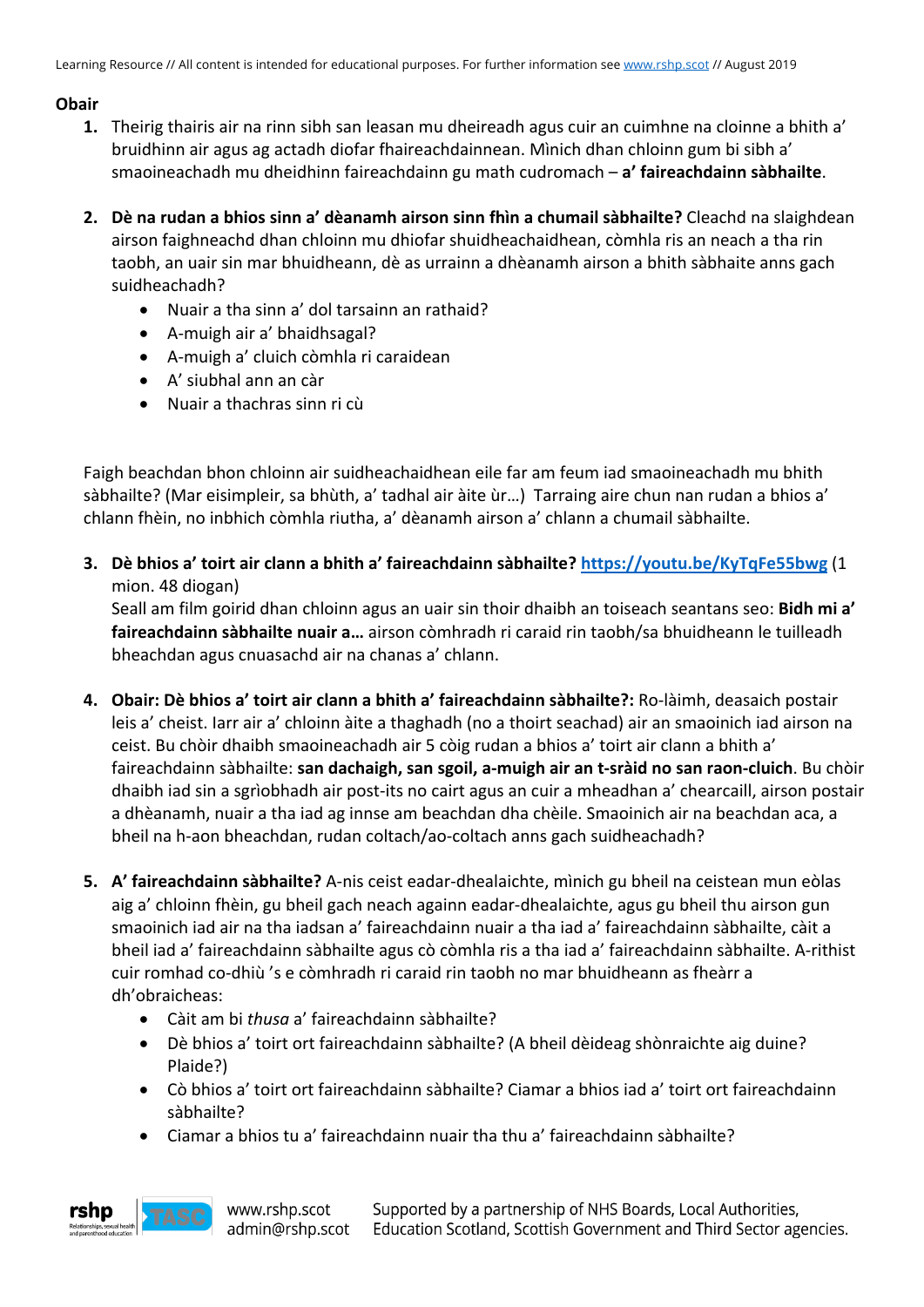**6. Mise a' faireachdainn sàbhailte:** Iarr air a' chloinn na sùilean aca a dhùnadh agus smaoineachadh air a bhith a' faireachdainn sàbhailte. Ciamar a bhios iad a' faireachdainn nuair tha thu a' faireachdainn sàbhailte? Iarr air a' chloinn dealbh a dhèanamh gan sealltainn nuair a tha iad a' faireachdainn sàbhailte. Dh'fhaodadh an dealbh a bhith dhiubh fhèin, de dh'àite, neach a tha gan cuideachadh a' faireachdainn sàbhailte. 'S dòcha nach bi neach sam bith san dealbh, ach dathan. 'S e tha dhìth ach dealbh dhiubh 's iad a' faireachdainn sàbhailte. Mar as àbhaist, cleachd ùine nuair tha iad air ais aig na bùird aca airson measadh a dhèanamh air tuigse.

#### **7. A' faireachdainn sàbhailte: Puingean cudromach**

Till a' chlann air ais còmhla airson na slaighdean mu dheireadh anns a bheil puingean cudromach dhaibh. Seall na slaighdean agus bruidhnibh orra mar a bhios iomchaidh. Cuimhnich dhaibh gur e inbheach earbsach a th' annad.

#### **Puingean cudromach**

- Tha còir aig gach pàiste air faireachdainn sàbhailte.
- Chan fhaod neach sam bith do ghoirteachadh no suathadh riut ann an dòigh a tha gad fhàgail mì-chofhurtail, iomagaineach no a' cur eagal ort.
- Fiù 's ged nach eil thu cinnteach, mura h-eil rud a' faireachdainn ceart, bu chòir dhut innse do dh'inbheach a bheir cuideachadh dhut.

## **3 rudan a nì thu mura h-eil thu a' faireachdainn sàbhailte.**

- Can nach eil thu airson pàirt a ghabhail
- Gluais air falbh bhon neach/suidheachadh
- Faigh inbheach sa bheil earbsa agad.
- **8. Crìoch** Airson crìoch a chur air an leasan no air an latha, faodaidh a' chlann na dealbhan aca a shealltainn dhan chlas/bhuidheann, dèan gaileiridh ri taobh a' phostair a rinn an clas. Crìochnaichibh leis an òran seo ma chòrd e riutha san t-saisean mu dheireadh. **The Feelings Song** (faid 3 mion. 12 diogan) **https://youtu.be/UsISd1AMNYU**

#### **Beachdan eile**

**Obair Aon Neach**: **Àite Toilichte**: https://www.childline.org.uk/toolbox/games/build-your-happy-place/ Tha an goireas air-loidhne seo a' toirt cothrom do chlann àite toilichte a chruthachadh air-loidhne. Gèam socair, laghach eadar-ghnìomhach.

#### **The NSPCC Speak out Stay safe programme**

This is a preventative education intervention, available to every primary school and aims to equip children with the knowledge and understanding they need to stay safe from abuse. The programme helps children understand; abuse in all its forms and how to recognise signs of abuse, that abuse is never a child's fault and that they have the right to be safe, where to get help and the sources of help available to them, including ChildLine. The online offer, aimed at children aged 5 to 11, includes access to a video assembly and new supporting resources or information packs for teachers to use in the classroom. There is a version of Speak out Stay safe for children with additional support needs with the messages tailored specifically to pupils needs. Your local NSPCC Schools Service Schools Coordinators can support your school to deliver the programme by briefing school staff at the start and gathering feedback and learning at the end. For more